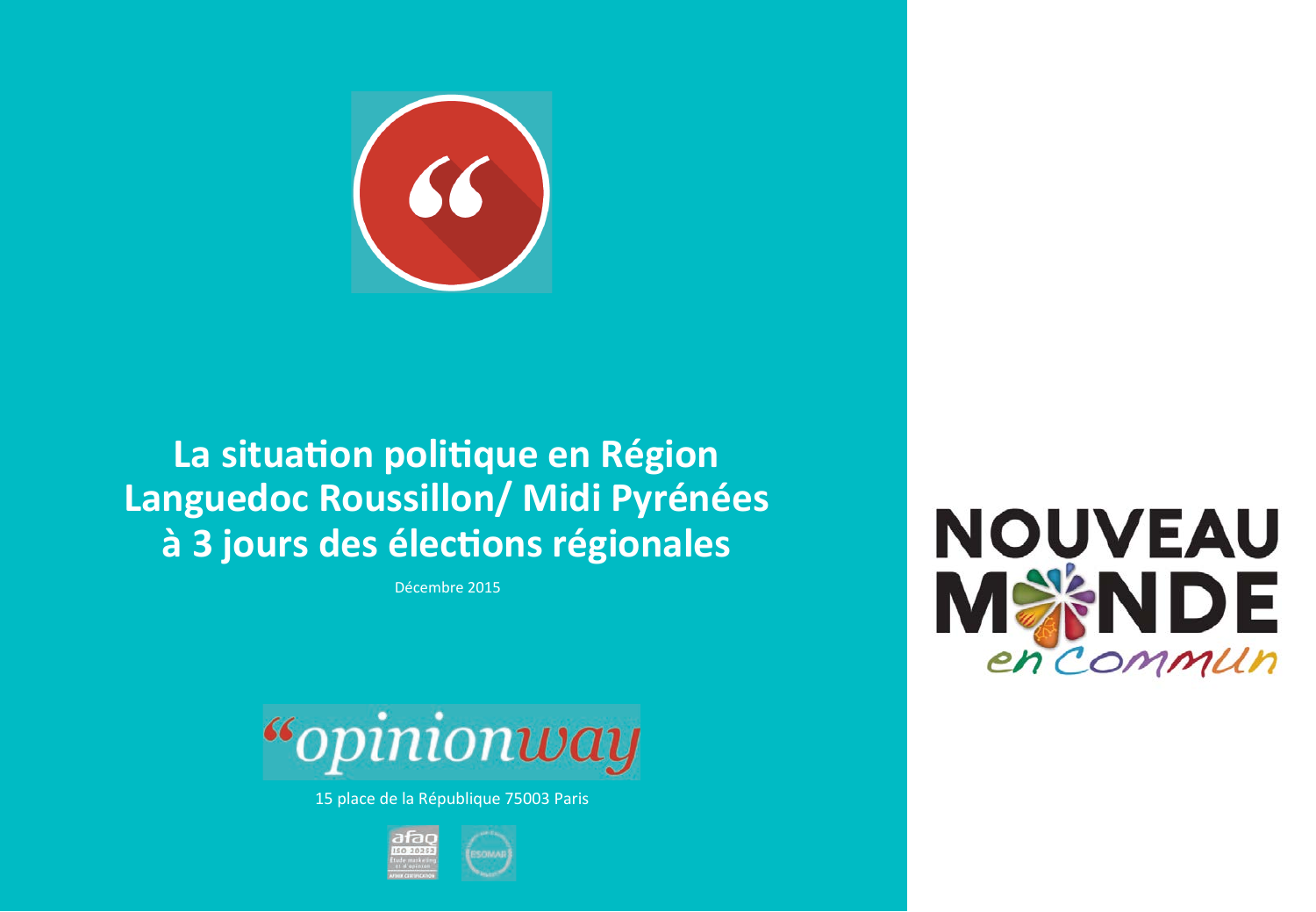

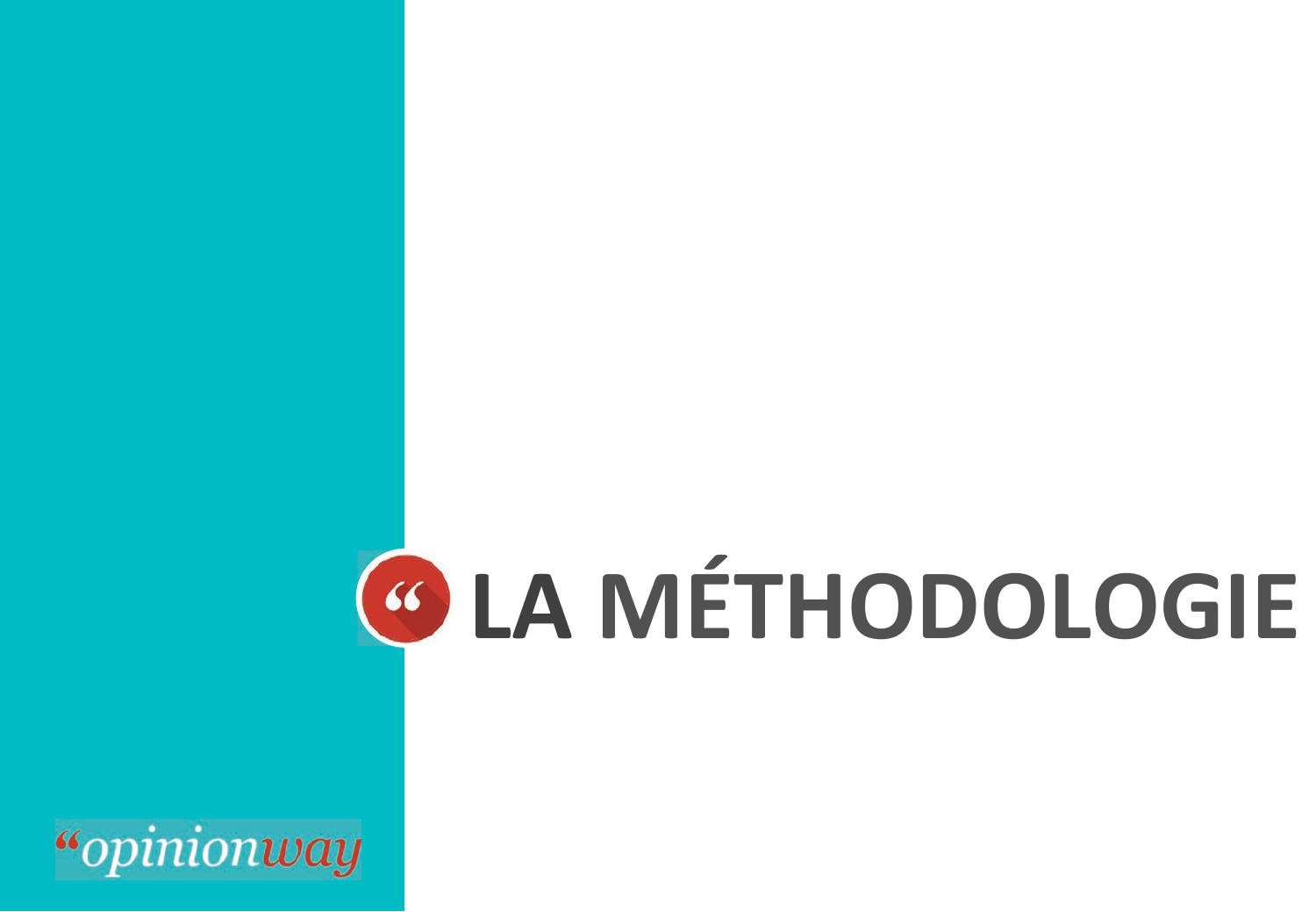# La méthodologie

66

|                | Étude réalisée auprès d'un échantillon de 1029 personnes, inscrites sur les listes électorales,<br>issu d'un échantillon de 1091 personnes représentatif de la population de la région Languedoc<br>Roussillon Midi Pyrénées âgée de 18 ans et plus.<br>L'échantillon a été constitué selon la méthode des quotas, au regard des critères de sexe,<br>d'âge, de catégorie socioprofessionnelle, après stratification par département et catégorie<br>d'agglomération. |
|----------------|-----------------------------------------------------------------------------------------------------------------------------------------------------------------------------------------------------------------------------------------------------------------------------------------------------------------------------------------------------------------------------------------------------------------------------------------------------------------------|
|                | L'échantillon a été interrogé en ligne sur système CAWI (Computer Assisted Web Interview).                                                                                                                                                                                                                                                                                                                                                                            |
| $\frac{1}{26}$ | Les interviews ont été réalisées du 1 au 2 décembre 2015.                                                                                                                                                                                                                                                                                                                                                                                                             |
|                | OpinionWay a réalisé cette enquête en appliquant les procédures et règles de la norme ISO<br>20252.                                                                                                                                                                                                                                                                                                                                                                   |
|                | Les résultats de ce sondage doivent être lus en tenant compte des marges d'incertitude : 1,5 à 3<br>points au plus pour un échantillon de 1000 répondants.<br>La notice de cette enquête est consultable à la commission des sondages                                                                                                                                                                                                                                 |

Toute publication totale ou partielle doit impérativement utiliser la mention complète suivante :

#### «Sondage OpinionWay pour Nouveau Monde en commun»

et aucune reprise de l'enquête ne pourra être dissociée de cet intitulé.

La situation politique en Région Languedoc Roussillon- Midi Pyrénées à 3 jours des élections régionales  $\vert 3 \vert$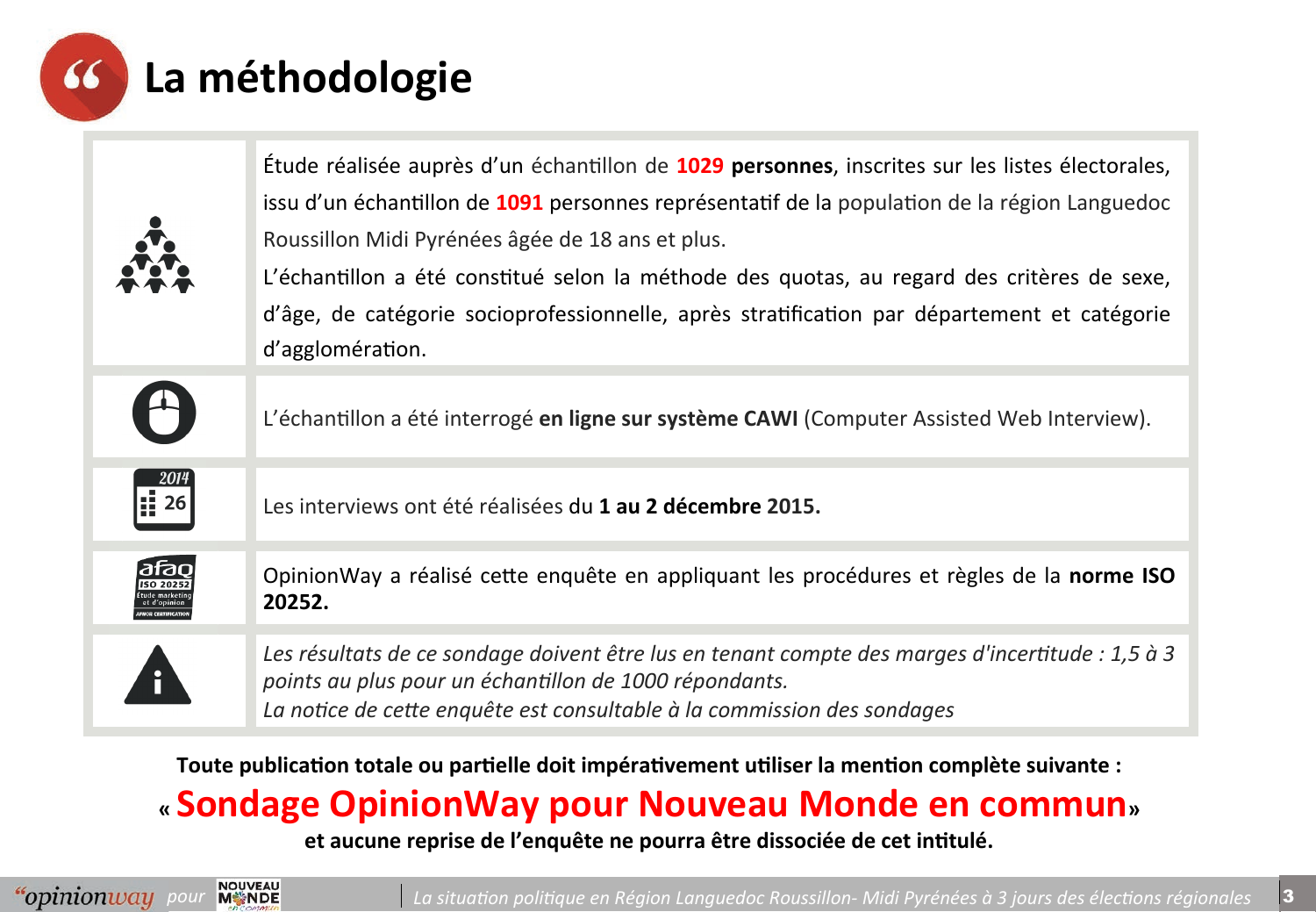

# Les intentions de vote au premier tour

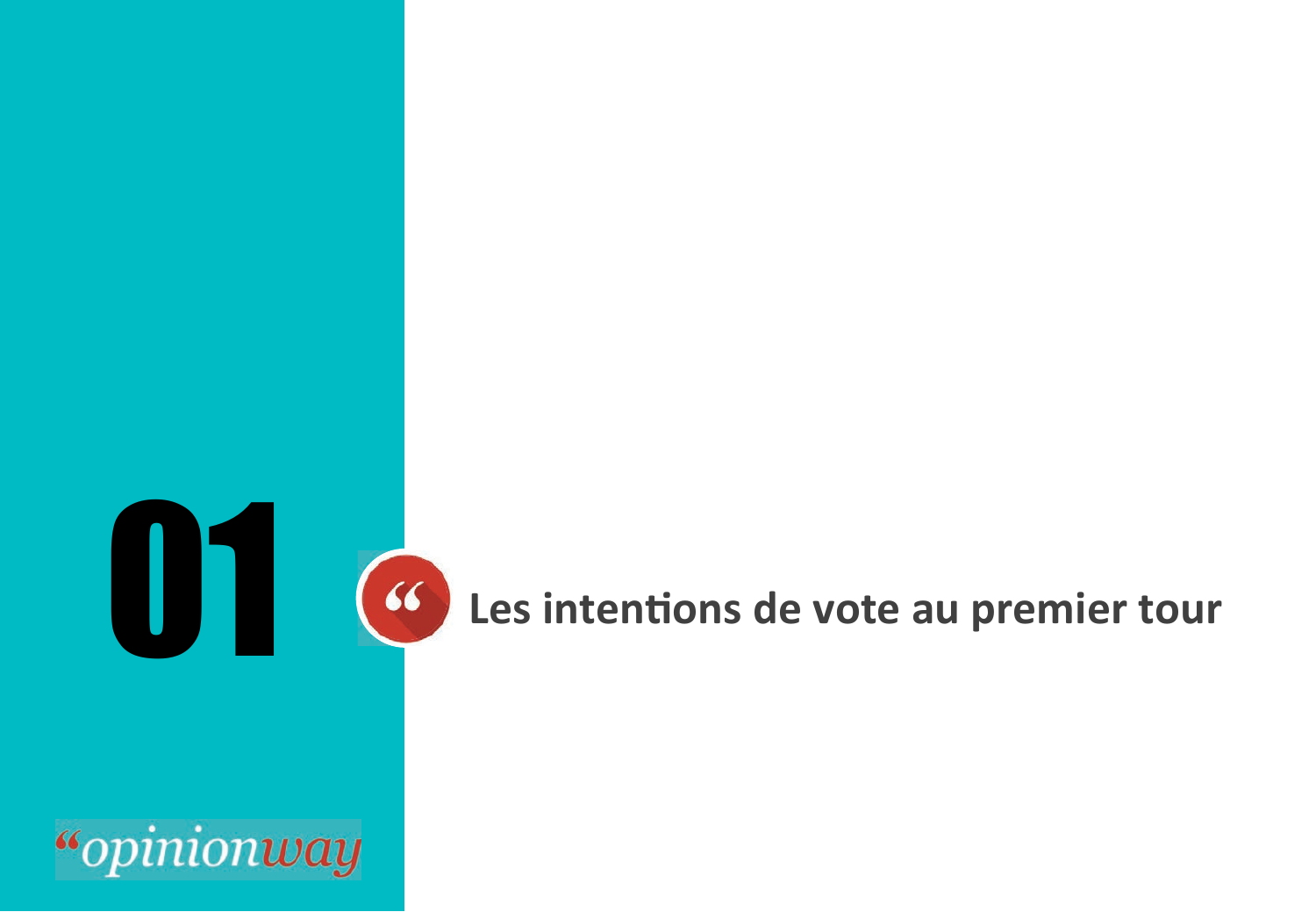Q : Lors du premier tour des élections régionales qui aura lieu le dimanche 6 décembre, pour laquelle des listes suivantes y aurait-il le plus de chances que vous votiez ?





N'expriment pas d'intention de vote

**NOUVEAU** 

**MWNDE** 

pour

"opinionway

 $66$ 

La situation politique en Région Languedoc Roussillon- Midi Pyrénées à 3 jours des élections régionales

5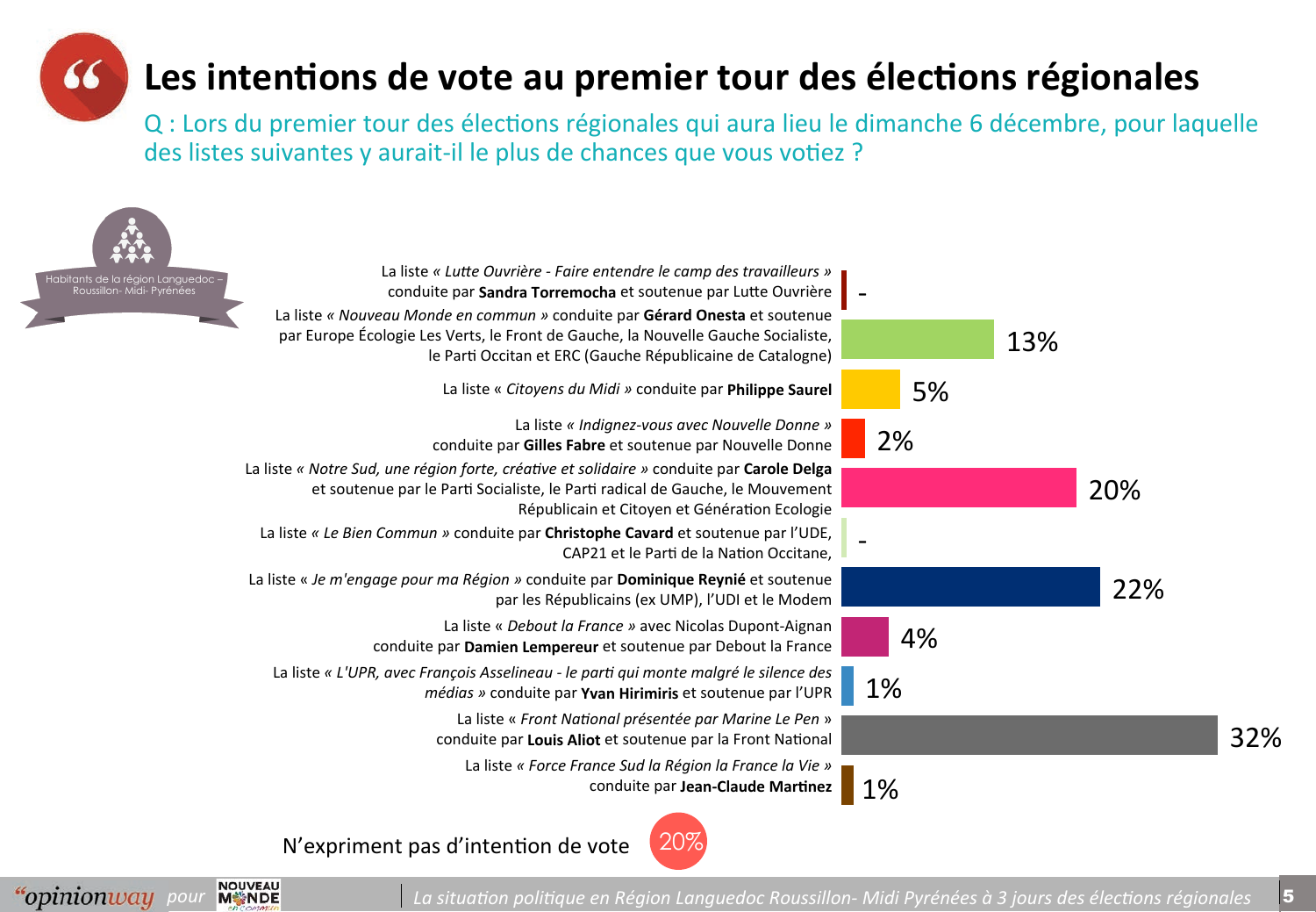"

**NOUVEAU** 

**MANDE** 

"opinionway pour

#### Les intentions de vote au premier tour des élections régionales

Q : Lors du premier tour des élections régionales qui aura lieu le dimanche 6 décembre, pour laquelle des listes suivantes y aurait-il le plus de chances que vous votiez ?

|                                                                                                                                                                                                                                |    |     |     |        |               | Detail selon le sexe et l'age |                          |           |                     |
|--------------------------------------------------------------------------------------------------------------------------------------------------------------------------------------------------------------------------------|----|-----|-----|--------|---------------|-------------------------------|--------------------------|-----------|---------------------|
| Habitants de la région Languedoc -<br>Roussillon-Midi-Pyrénées                                                                                                                                                                 |    |     |     |        |               |                               |                          |           |                     |
|                                                                                                                                                                                                                                |    |     |     | Hommes | <b>Femmes</b> | 18-34 ans                     | 35-49 ans                | 50-64 ans | $65$ ans<br>et plus |
| La liste « Lutte Ouvrière - Faire entendre le camp des travailleurs »<br>conduite par Sandra Torremocha et soutenue par Lutte Ouvrière                                                                                         |    |     |     |        |               |                               |                          |           |                     |
| La liste « Nouveau Monde en commun » conduite par Gérard Onesta et soutenue<br>par Europe Écologie Les Verts, le Front de Gauche, la Nouvelle Gauche Socialiste,<br>le Parti Occitan et ERC (Gauche Républicaine de Catalogne) |    | 13% |     | 13%    | 8%            | 12%                           | 9%                       | 10%       | 11%                 |
| La liste « Citoyens du Midi » conduite par Philippe Saurel                                                                                                                                                                     | 5% |     |     | 3%     | 5%            | $6\%$                         | 3%                       | 5%        | 3%                  |
| La liste « Indignez-vous avec Nouvelle Donne »<br>conduite par Gilles Fabre et soutenue par Nouvelle Donne                                                                                                                     | 2% |     |     | 2%     | 2%            | $1\%$                         | $\overline{\phantom{a}}$ | 2%        | 3%                  |
| La liste « Notre Sud, une région forte, créative et solidaire » conduite par Carole Delga<br>et soutenue par le Parti Socialiste, le Parti radical de Gauche, le Mouvement<br>Républicain et Citoyen et Génération Ecologie    |    | 20% |     | 14%    | 17%           | 12%                           | 16%                      | 16%       | 20%                 |
| La liste « Le Bien Commun » conduite par Christophe Cavard et soutenue<br>par l'UDE, CAP21 et le Parti de la Nation Occitane,                                                                                                  |    |     |     | $-\%$  | $-$ %         | $-\%$                         | $-$ %                    | -%        | $-$ %               |
| La liste « Je m'engage pour ma Région » conduite par Dominique Reynié et soutenue<br>par les Républicains (ex UMP), l'UDI et le Modem                                                                                          |    | 22% |     | 18%    | 18%           | 13%                           | l 4%                     | 14%       | 29%                 |
| La liste « Debout la France » avec Nicolas Dupont-Aignan conduite par Damien<br>Lempereur et soutenue par Debout la France                                                                                                     | 4% |     |     | 2%     | 4%            | 3%                            | $1\%$                    | 2%        | $7\%$               |
| La liste « L'UPR, avec François Asselineau - le parti qui monte malgré le silence des<br>médias » conduite par Yvan Hirimiris et soutenue par l'UPR                                                                            | 1% |     |     | $1\%$  |               |                               |                          | 3%        |                     |
| La liste « Front National présentée par Marine Le Pen »<br>conduite par Louis Aliot et soutenue par la Front National                                                                                                          |    |     | 32% | 29%    | 23%           | 25%                           | 30%                      | 29%       | 17%                 |
| La liste « Force France Sud la Région la France la Vie » conduite<br>par Jean-Claude Martinez                                                                                                                                  | 1% |     |     |        | 2%            | $1\%$                         | $\overline{\phantom{a}}$ | 2%        |                     |
| 20%<br>N'expriment pas d'intention de vote                                                                                                                                                                                     |    |     |     | 18%    | 21%           | 27%                           | 27%                      | 17%       | 10%                 |

La situation politique en Région Languedoc Roussillon- Midi Pyrénées à 3 jours des élections régionales

 $\sim$   $\sim$   $\sim$   $\sim$   $\sim$   $\sim$ 

 $\cdot$   $\cdot$ 

 $\vert 6$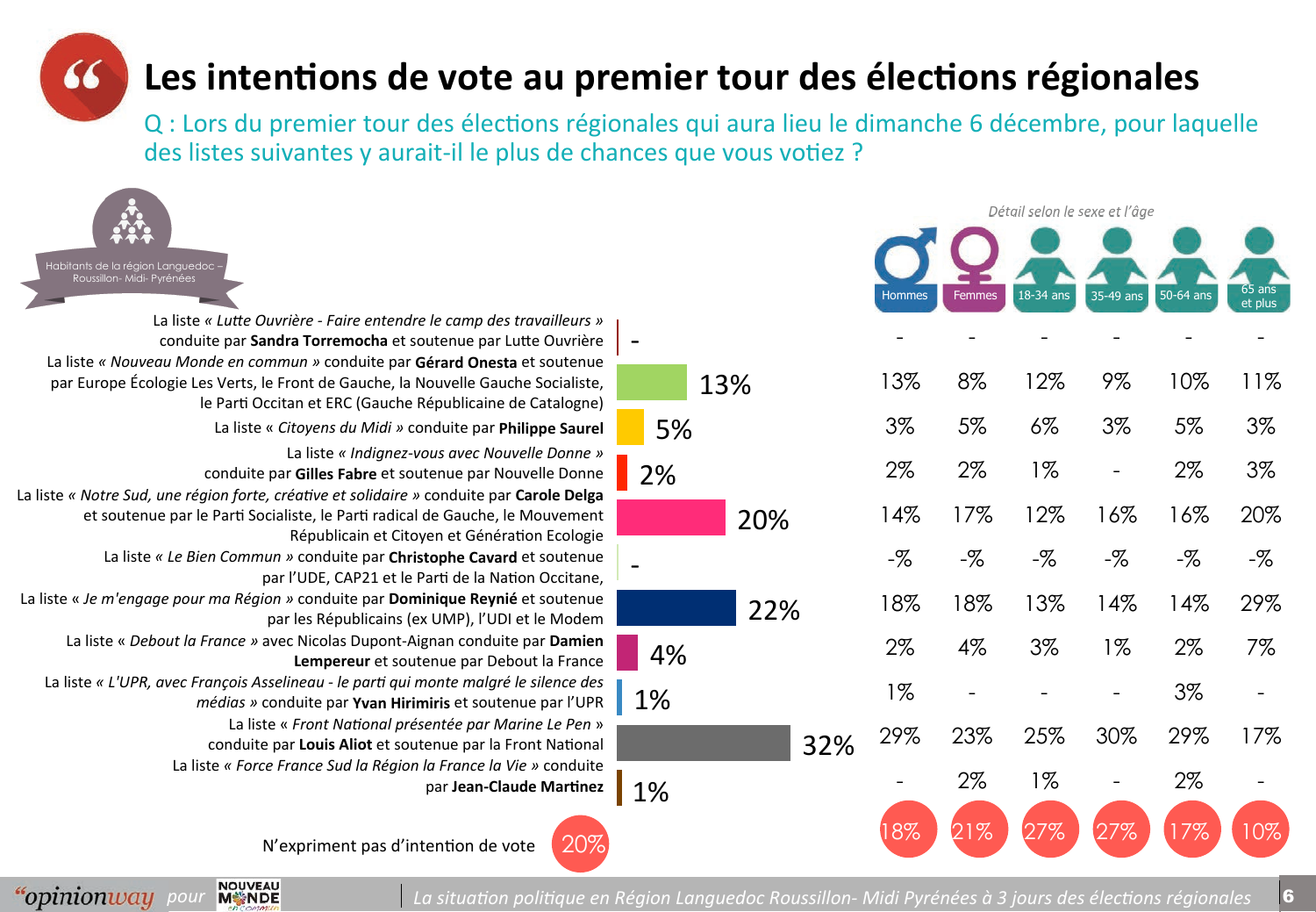66

### Les intentions de vote au premier tour des élections régionales

Q : Lors du premier tour des élections régionales qui aura lieu le dimanche 6 décembre, pour laquelle des listes suivantes y aurait-il le plus de chances que vous votiez ?

|                                                                                                                                                                                                                                |    |     |                       |                      |                    | Détail selon le vote au premier tour de la présidentielle |                  |
|--------------------------------------------------------------------------------------------------------------------------------------------------------------------------------------------------------------------------------|----|-----|-----------------------|----------------------|--------------------|-----------------------------------------------------------|------------------|
| Habitants de la région Languedoc -<br>Roussillon- Midi- Pyrénées                                                                                                                                                               |    |     |                       |                      |                    |                                                           |                  |
| La liste « Lutte Ouvrière - Faire entendre le camp des travailleurs »<br>conduite par Sandra Torremocha et soutenue par Lutte Ouvrière                                                                                         |    |     | lean-Luc<br>1élenchon | François<br>Hollande | François<br>Bayrou | Nicolas<br>Sarkozy                                        | Marine<br>Le Pen |
| La liste « Nouveau Monde en commun » conduite par Gérard Onesta et soutenue<br>par Europe Écologie Les Verts, le Front de Gauche, la Nouvelle Gauche Socialiste,<br>le Parti Occitan et ERC (Gauche Républicaine de Catalogne) |    | 13% | 48%                   | 9%                   | 11%                | $1\%$                                                     |                  |
| La liste « Citoyens du Midi » conduite par Philippe Saurel                                                                                                                                                                     | 5% |     | 5%                    | 5%                   | 10%                | $2\%$                                                     |                  |
| La liste « Indignez-vous avec Nouvelle Donne »<br>conduite par Gilles Fabre et soutenue par Nouvelle Donne<br>La liste « Notre Sud, une région forte, créative et solidaire » conduite par Carole Delga                        | 2% |     | 2%                    | 3%                   | $2\%$              | 2%                                                        | $1\%$            |
| et soutenue par le Parti Socialiste, le Parti radical de Gauche, le Mouvement                                                                                                                                                  |    | 20% | 16%                   | 52%                  | 8%                 |                                                           |                  |
| Républicain et Citoyen et Génération Ecologie<br>La liste « Le Bien Commun » conduite par Christophe Cavard et soutenue<br>par l'UDE, CAP21 et le Parti de la Nation Occitane,                                                 |    |     |                       |                      |                    |                                                           |                  |
| La liste « Je m'engage pour ma Région » conduite par Dominique Reynié et soutenue<br>par les Républicains (ex UMP), l'UDI et le Modem                                                                                          |    | 22% | 2%                    | 3%                   | 43%                | 64%                                                       | $1\%$            |
| La liste « Debout la France » avec Nicolas Dupont-Aignan conduite par Damien<br>Lempereur et soutenue par Debout la France                                                                                                     | 4% |     |                       | $1\%$                | $6\%$              | 3%                                                        | $3\%$            |
| La liste « L'UPR, avec François Asselineau - le parti qui monte malgré le silence des<br>médias » conduite par Yvan Hirimiris et soutenue par l'UPR                                                                            | 1% |     |                       |                      |                    | $1\%$                                                     |                  |
| La liste « Front National présentée par Marine Le Pen »<br>conduite par Louis Aliot et soutenue par la Front National                                                                                                          |    | 32% | 15%                   | 16%                  | 11%                | 16%                                                       | 86%              |
| La liste « Force France Sud la Région la France la Vie » conduite<br>par Jean-Claude Martinez $\vert$ 1%                                                                                                                       |    |     |                       |                      |                    |                                                           | 5%               |
|                                                                                                                                                                                                                                |    |     | 12%                   | %                    | 9%                 |                                                           | $4\%$            |

N'expriment pas d'intention de vote



La situation politique en Région Languedoc Roussillon- Midi Pyrénées à 3 jours des élections régionales

Z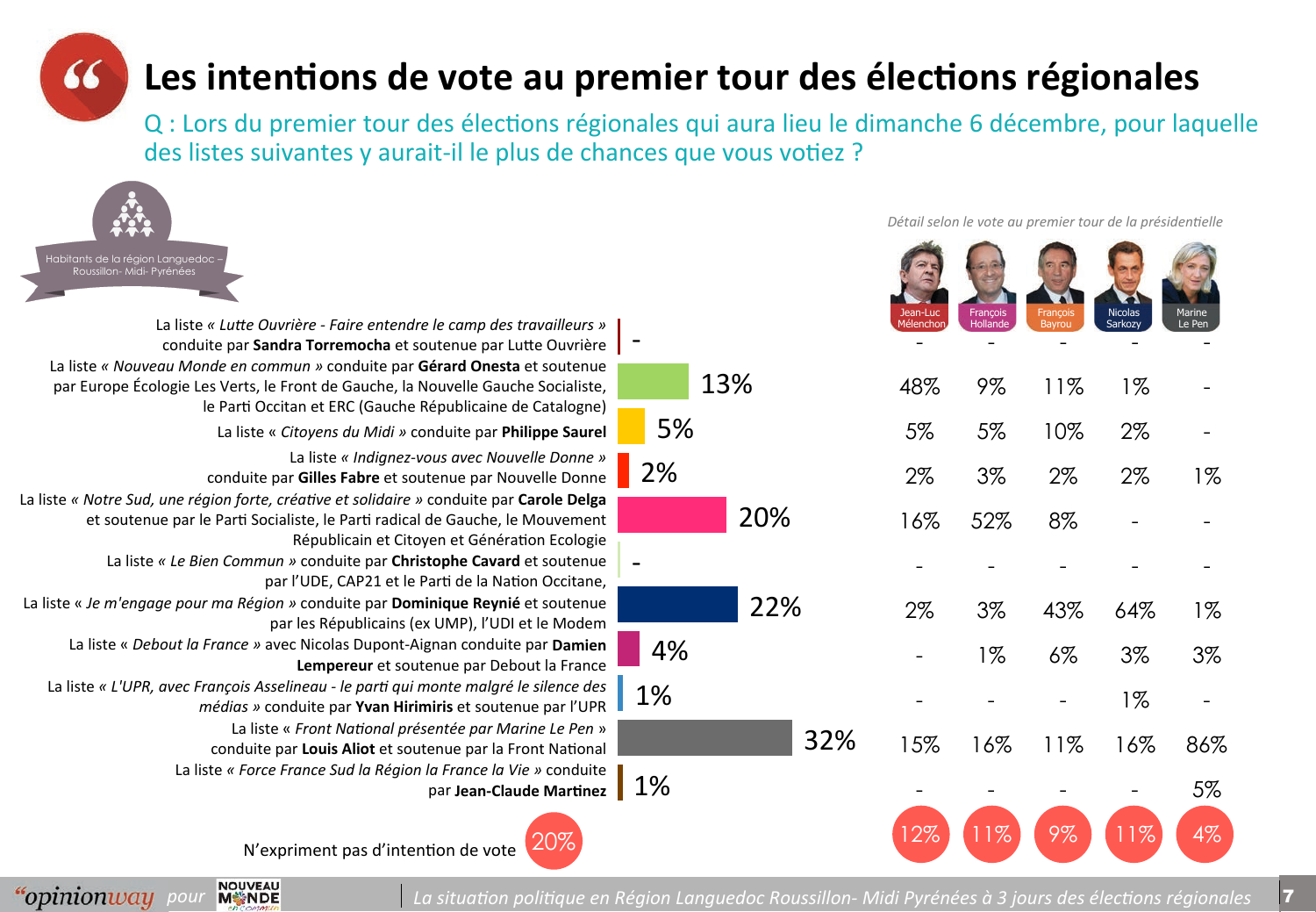

# Les intentions de vote au second tour

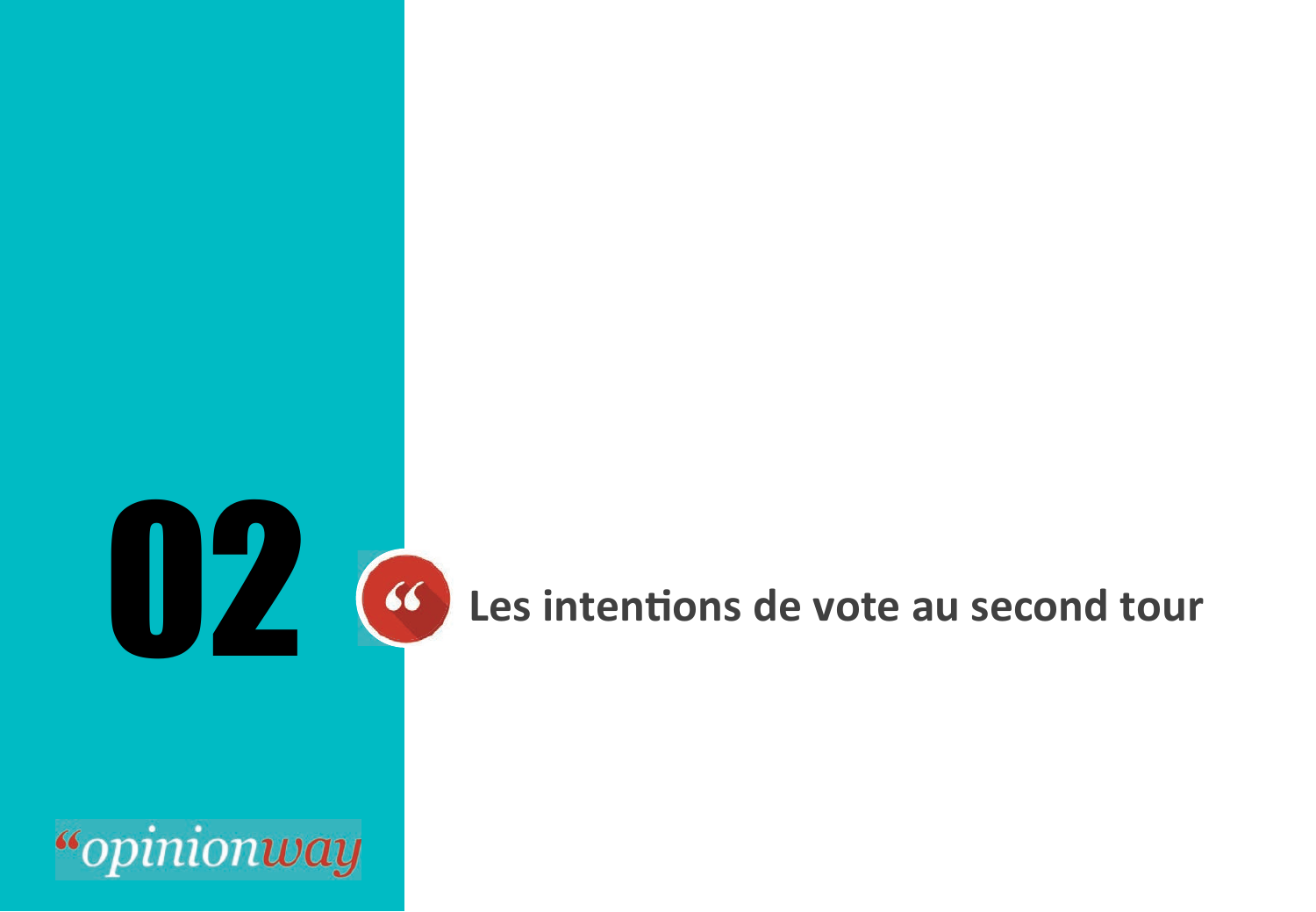

L'hypothèse : une liste union de la gauche<br>et des écologistes conduite<br>par Carole Delga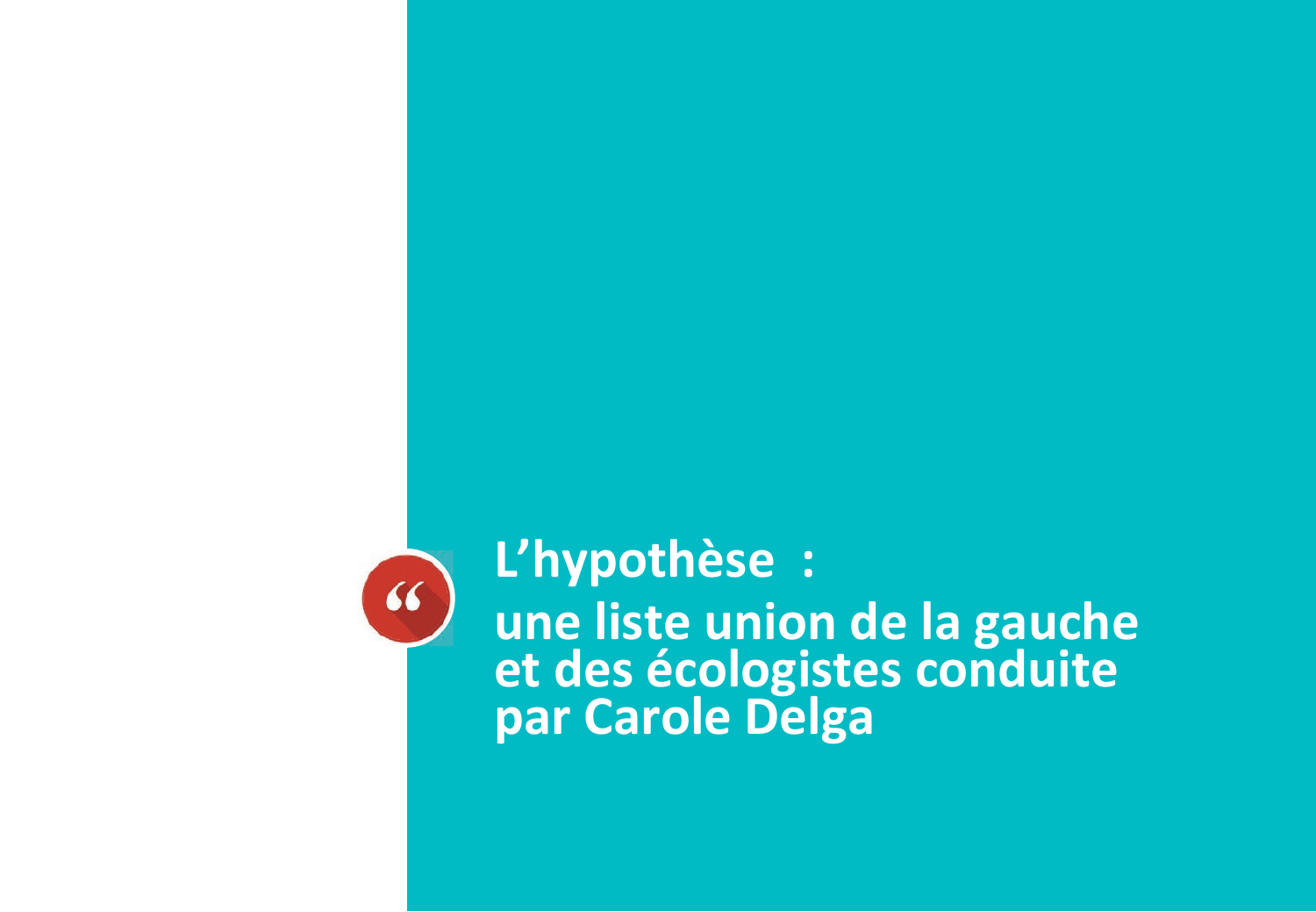Q : Lors du second tour des élections régionales qui aura lieu le dimanche 13 décembre, si vous aviez le choix entre les trois listes suivantes, pour laquelle y aurait-il le plus de chances que vous votiez ?

La liste d'Union de la Gauche et des écologistes conduite par Carole Delga et soutenue par le Parti Socialiste, le Parti radical de Gauche, le Mouvement Républicain et Citoyen, Génération Écologie, Europe Écologie Les Verts, le Front de Gauche, la Nouvelle Gauche Socialiste, le Parti Occitan, ERC (Gauche Républicaine de Catalogne)

"

Roussillon- Midi- Pyrénées

**NOUVEAU** 

**MWNDE** 

pour

"opinionway

La liste « Je m'engage pour ma Région » conduite par Dominique Reynié et soutenue par les Républicains (ex UMP), l'UDI et le Modem

La liste « Front National présentée par Marine Le Pen » conduite par Louis Aliot et soutenue par la Front National



N'expriment pas d'intention de vote

10 La situation politique en Région Languedoc Roussillon- Midi Pyrénées à 3 jours des élections régionales

38%

29%

33%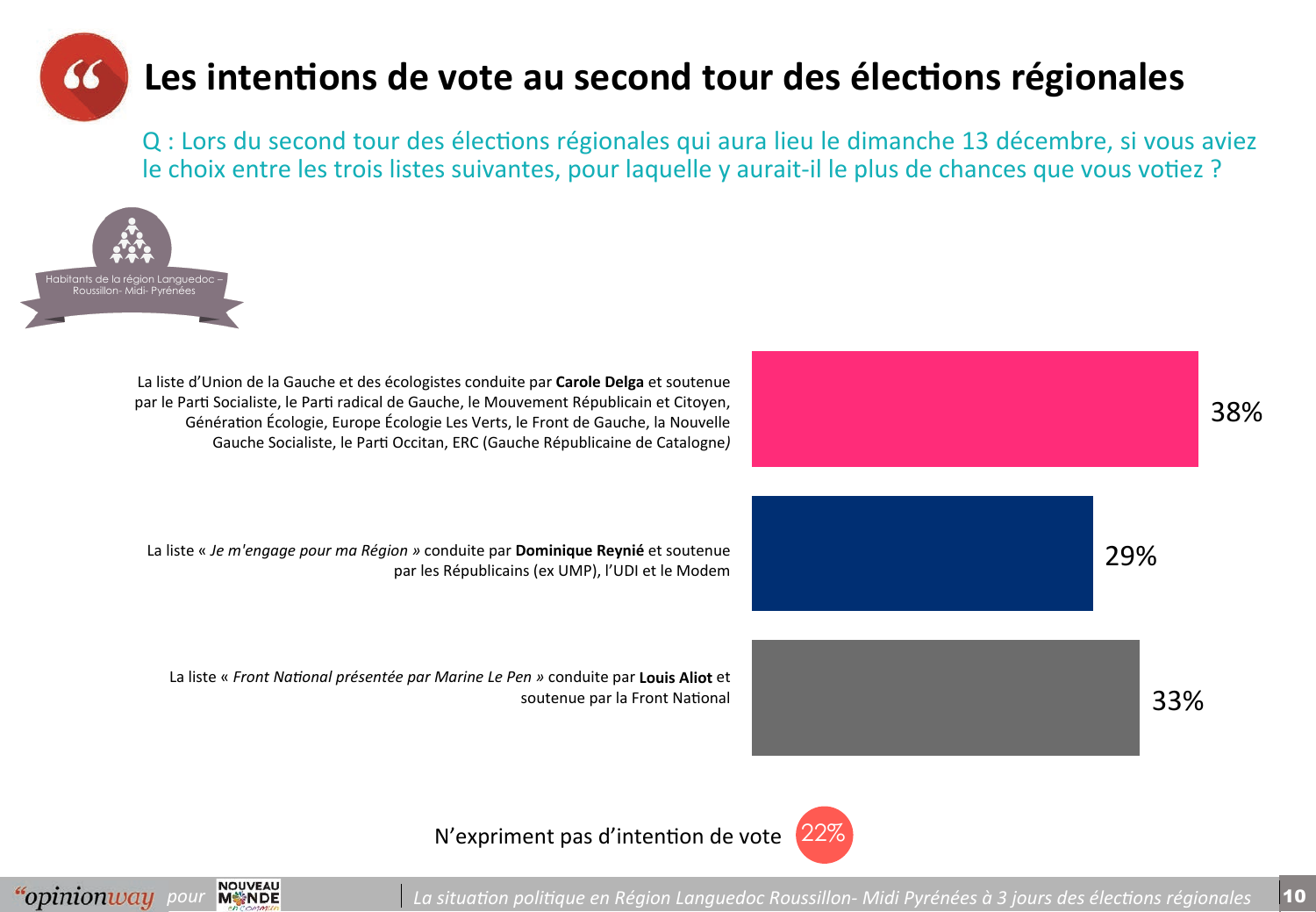66

**MANDE** 

pour

Q : Lors du second tour des élections régionales qui aura lieu le dimanche 13 décembre, si vous aviez le choix entre les trois listes suivantes, pour laquelle y aurait-il le plus de chances que vous votiez ?



La situation politique en Région Languedoc Roussillon- Midi Pyrénées à 3 jours des élections régionales

 $\vert$ 11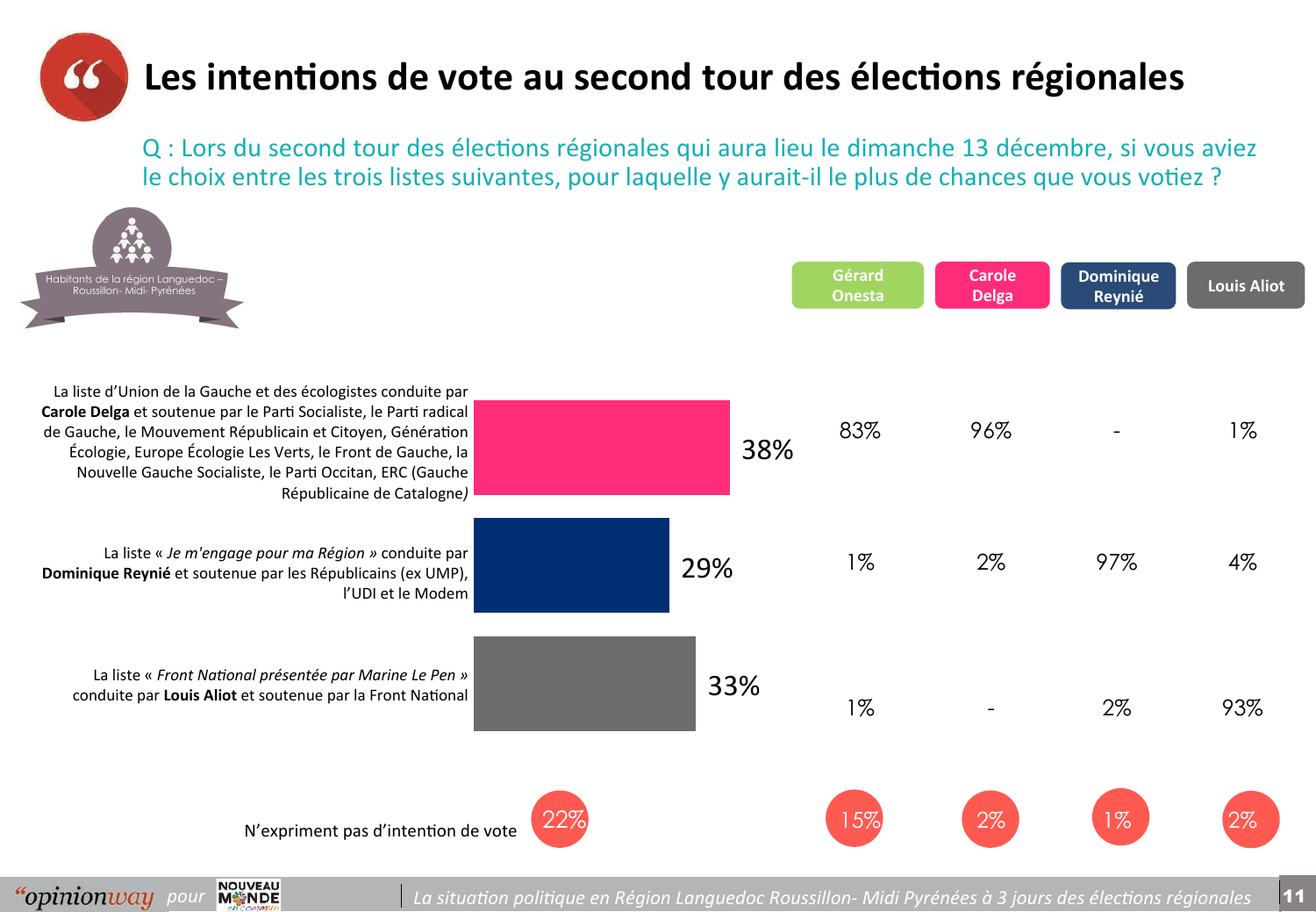

L'hypothèse : une liste union de la gauche<br>et des écologistes conduite<br>par Gérard Onesta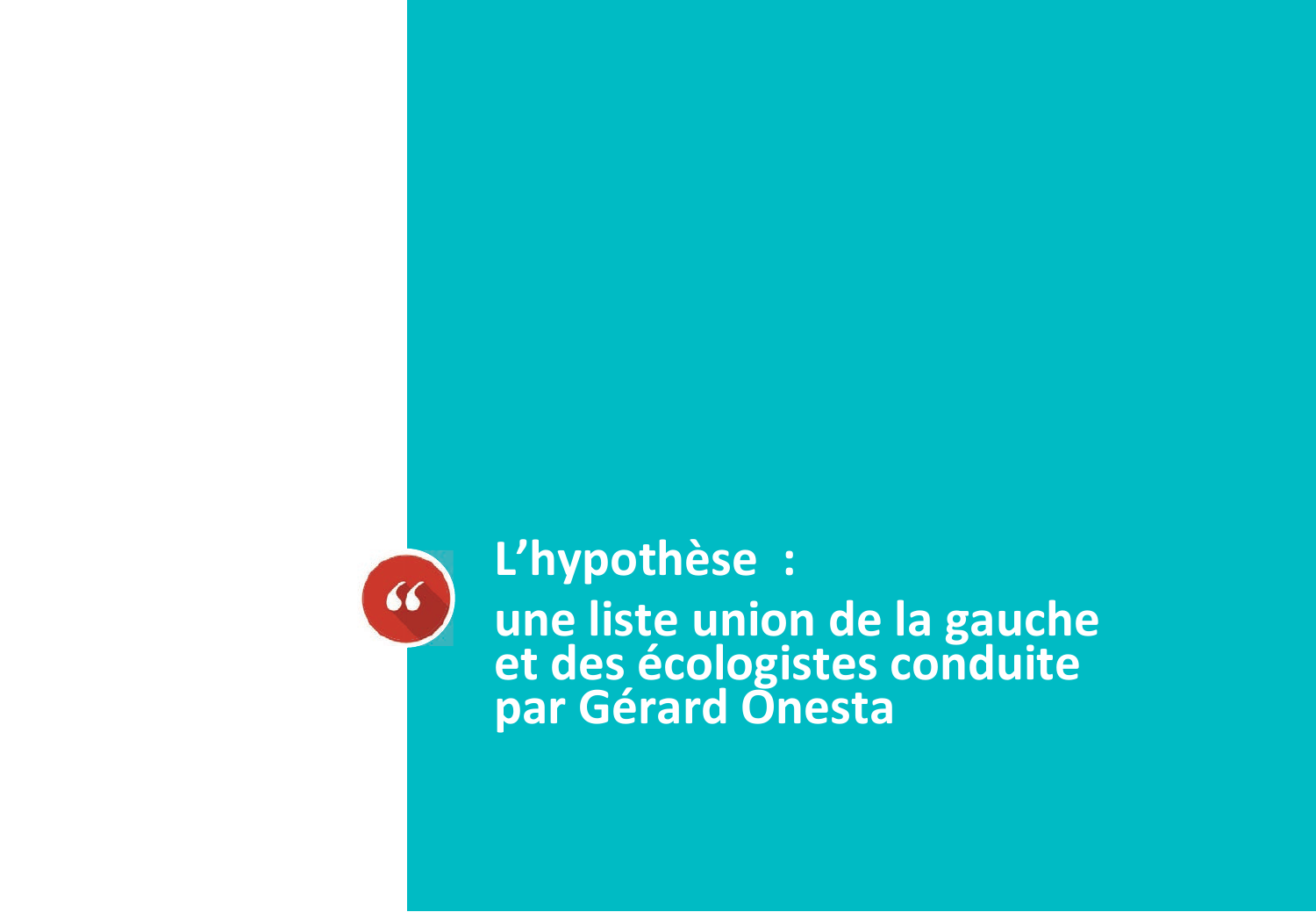Q : Lors du second tour des élections régionales qui aura lieu le dimanche 13 décembre, si vous aviez le choix entre les quatre listes suivantes, pour laquelle y aurait-il le plus de chances que vous votiez ?



**NOUVEAU** 

**MWNDE** 

"opinionway pour

66





N'expriment pas d'intention de vote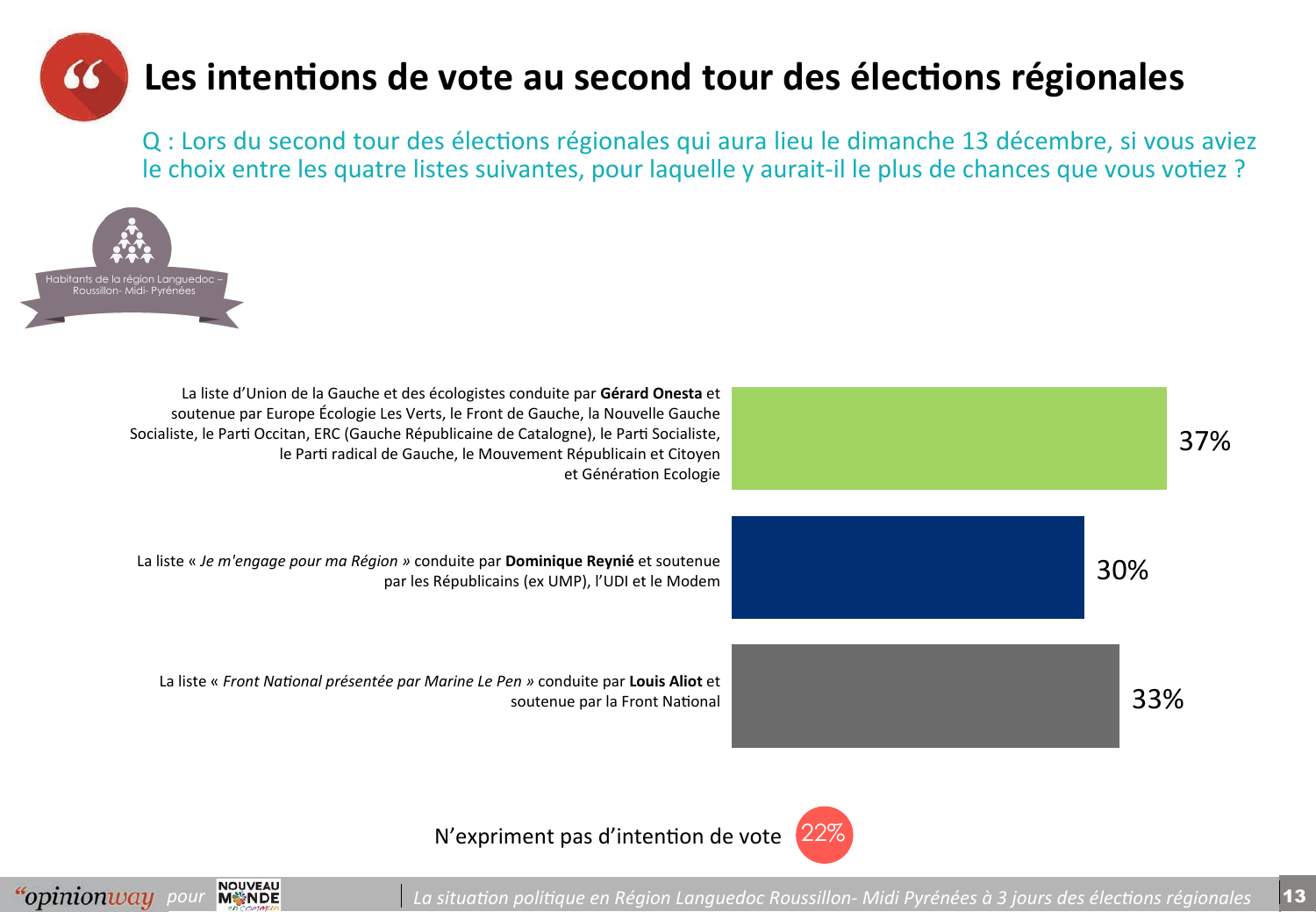Q : Lors du second tour des élections régionales qui aura lieu le dimanche 13 décembre, si vous aviez le choix entre les trois listes suivantes, pour laquelle y aurait-il le plus de chances que vous votiez ?



"opinionway **MANDE** pour

66

La situation politique en Région Languedoc Roussillon- Midi Pyrénées à 3 jours des élections régionales

 $\vert$ 14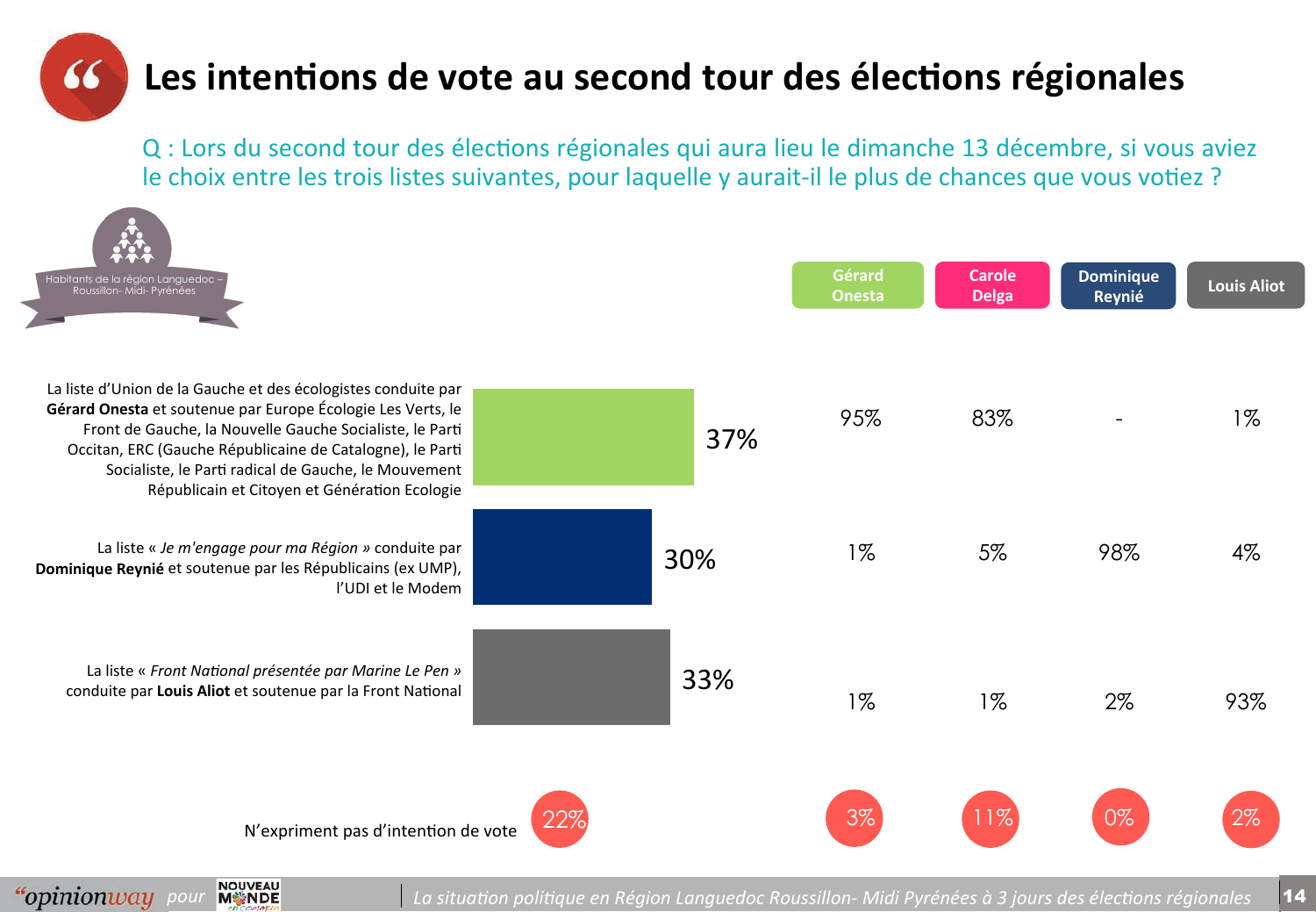

# Récapitulatif des hypothèses envisagées pour le deuxième tour

Les hypothèses au 2<sup>ème</sup> tour

|                                                                                                                                                                                                                                                                                                                                                             | Hypothèse :<br>une liste d'union de la<br>gauche menée par<br><b>Carole Delga</b> | Hypothèse :<br>une liste d'union de la<br>gauche menée par<br><b>Gérard Onesta</b> |  |  |
|-------------------------------------------------------------------------------------------------------------------------------------------------------------------------------------------------------------------------------------------------------------------------------------------------------------------------------------------------------------|-----------------------------------------------------------------------------------|------------------------------------------------------------------------------------|--|--|
| La liste d'Union de la Gauche et des écologistes conduite par Gérard<br>Onesta et soutenue par Europe Écologie Les Verts, le Front de Gauche, la<br>Nouvelle Gauche Socialiste, le Parti Occitan, ERC (Gauche Républicaine de<br>Catalogne), le Parti Socialiste, le Parti radical de Gauche, le Mouvement<br>Républicain et Citoyen et Génération Ecologie |                                                                                   | 37%                                                                                |  |  |
| La liste d'Union de la Gauche et des écologistes conduite par Carole Delga<br>et soutenue par le Parti Socialiste, le Parti radical de Gauche, le<br>Mouvement Républicain et Citoyen, Génération Écologie, Europe<br>Écologie Les Verts, le Front de Gauche, la Nouvelle Gauche Socialiste, le<br>Parti Occitan, ERC (Gauche Républicaine de Catalogne)    | 38%                                                                               |                                                                                    |  |  |
| La liste « Je m'engage pour ma Région » conduite par Dominique Reynié<br>et soutenue par les Républicains (ex UMP), l'UDI et le Modem                                                                                                                                                                                                                       | 29%                                                                               | 30%                                                                                |  |  |
| La liste « Front National présentée par Marine Le Pen » conduite par<br>Louis Aliot et soutenue par la Front National                                                                                                                                                                                                                                       | 33%                                                                               | 33%                                                                                |  |  |
| <b>TOTAL</b>                                                                                                                                                                                                                                                                                                                                                | 100%                                                                              | 100%                                                                               |  |  |